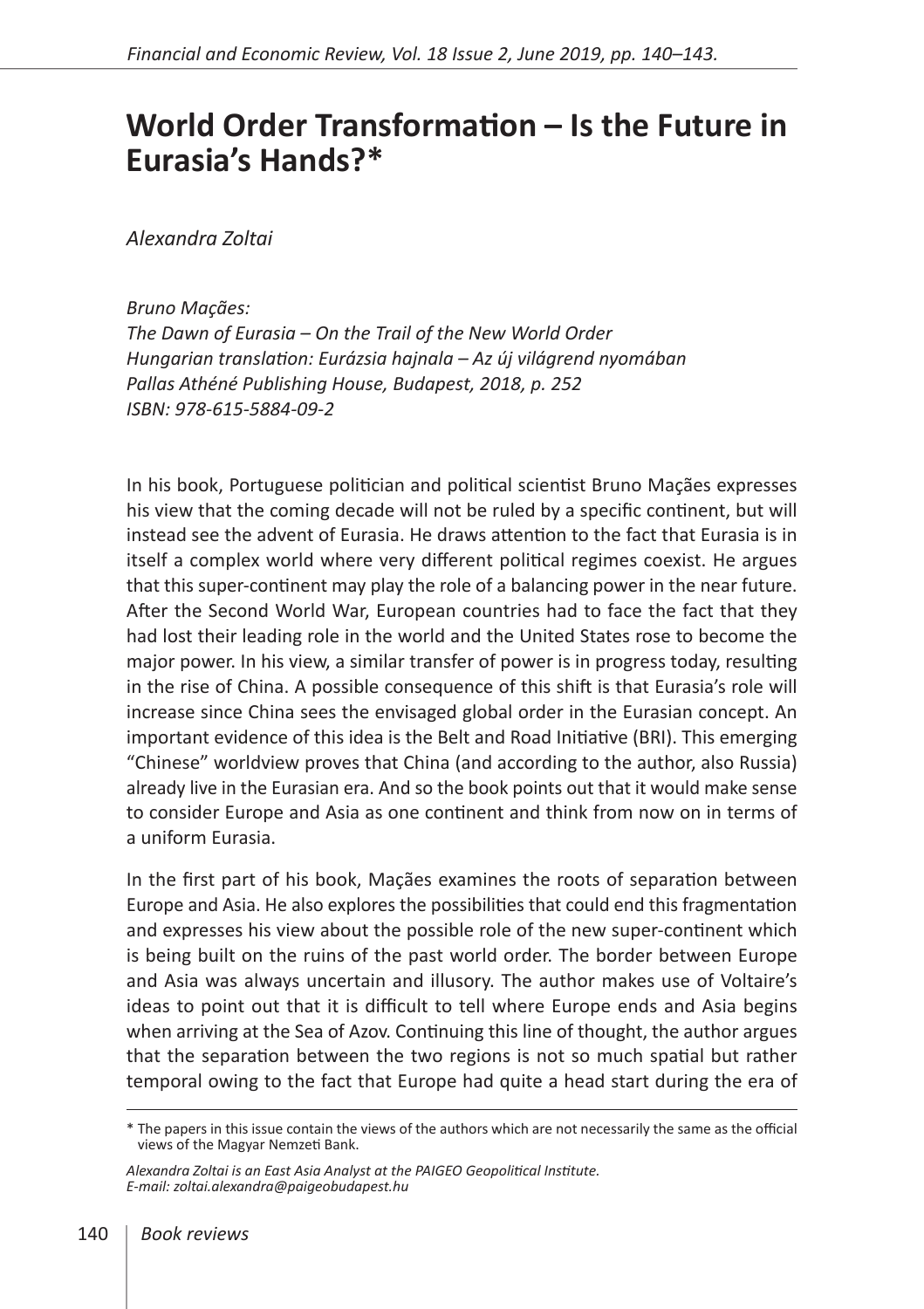the Industrial Revolution in terms of modernisation and development. But today it seems that it is not impossible to make up for this disadvantage. What is even more interesting is that these developing societies seem to be choosing their own way of modernisation. The real difference between Europe and Asia is that Europe followed the road of modernisation while Asia kept itself to the traditional ways. Nowadays, however, these differences seem to be fading away thanks to the rapid spreading of modernisation outside of Europe. In agreement with Francis Fukuyama, the author points out that nowadays countries around the world are following different paths towards the development of modern society and even their vision about such a modern society is quite different.

The author argues that when Russia and China developed their joint megaproject – the One Belt One Road initiative – one of their main intentions was to prove to the European Union that the European integration ambition is not sufficient. Namely, while Europe follows an exercise of power based on the ecclesial model, Russia and China more or less believe in universality. The Eurasian supercontinent jointly envisaged by Russia and China would have three determining players: one in the West, one in the East and one in the centre. But the three central players cannot be construed without one another and their position relative to one another is also continuously changing. In the current case, for example, Moscow is politically closer to Beijing than to Berlin. These developments clearly benefit China as China may gain access to Russian raw materials and is able to represent a greater political power in Central Asia and even in Russia. According to the author the turning point for China to become a leading power is the ultimate resolution of the Russian issue. But he argues that the Eurasian integration means something different for China, Russia and the European Union. From the perspective of the European Union, the author considers the Eurasian concept as a possible solution because small European states which are currently unable to cooperate will have an incentive to reinforce their integration as they acknowledge that they will not be able to compete with countries such as China or India on their own.

In the second part of the book, the author paints a geopolitical picture of Eurasia through his own overland journey. During his trip he visited several less known countries and cities and talked to locals. With the help of this accumulated knowledge, through the eyes of the locals the author attempts to present the given regions and underpin the view that in the future the emergence of the Eurasian supercontinent may override the current positions of power. The author devoted separate chapters to China and Russia, which according to Maçães may provide the political and economic foundation of the supercontinent.

The first stop of the author was Azerbaijan where, according to the insight of a local architect, Baku is the only true Eurasian city on the world map, not only geopolitically but also in terms of architecture. European and Asian architectural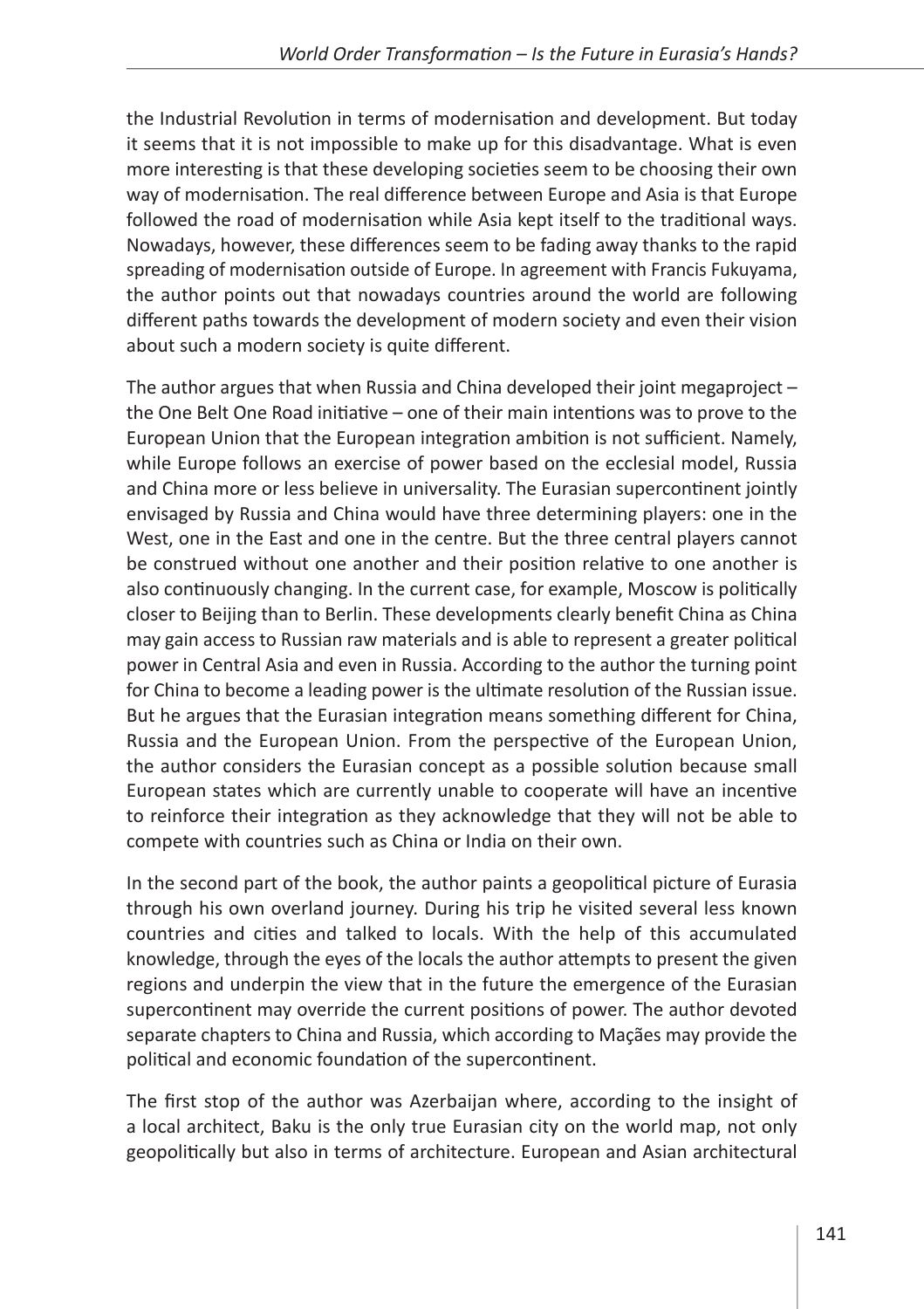styles are mixed which influenced and still influences the city's culture and social life. In his view Europe and Asia represent a real paradox: two separate worlds on one joint continent. But East and West have to meet somewhere; the only question is where to find this connection point. The next stop was a Western province of China, the autonomous region of Xinjiang inhabited by the Uighur people. Despite all of its internal political problems, this province plays a huge role in the implementation of the One Belt One Road project. The next chapter takes us to China where we can read about the realisation of the Chinese dream. The author sees the key to Chinese success mainly in that the country has already reached such a developed level of Internet usage where the digital and the physical worlds are almost completely connected. This, however, also raises the question whether China will be able to catch up with the Western world and if the answer is yes, whether it will stop there when it reaches the Western level, or whether it will surpass it through new developments and exert strong influence on the Chinese society, on China's politics and practically even on all of humanity.

Maçães then guides us to the Big Ussuri Island presenting the island's current situation and then takes us to Russia where he discusses the issue of Russian identity. After visiting various parts and cities of the country, he reaches the conclusion in the light of historical and cultural differences that Russia cannot be considered as a European country. He argues that because Russia was always positioned between Europe and Asia, it is no wonder that it is so interested in the Eurasian concept. Next, he presents the "Eurasian tunnel", that is, Turkey. First, he describes some historical aspects and then covers the country's current situation. The foreign policy of Turkish president Recep Tayyip Erdogan is covered extensively as well as Turkey's relationship with NATO and Russia. He closes this chapter with the description of the Syrian and Afghan situation.

He then takes us to Europe. The author considers Europe's prospects within the Eurasian concept as critical. In his view, Europe still considers itself as one of the most developed continents of modern times. But when comparing it with the rest of the world (mainly with Asia) all he sees is underdevelopment. Maçães believes that we are witnessing great transformation in today's Europe which he mainly attributes to external changes. In his opinion, EU countries must certainly also be aware of these changes. Over the past decades, the European Union did not really care about the underdeveloped world outside of Europe. But today the winds of change come as a huge shock for Europe and for the time being the current European system is unable to give an appropriate response to these recent developments. This system – that has worked automatically and smoothly so far – has been suddenly overturned and Europe is desperately trying to find a solution. Not so much a political one, but rather one of an "engineering" aspect to make it functional once again. But the question is will this be the appropriate solution in the long run?